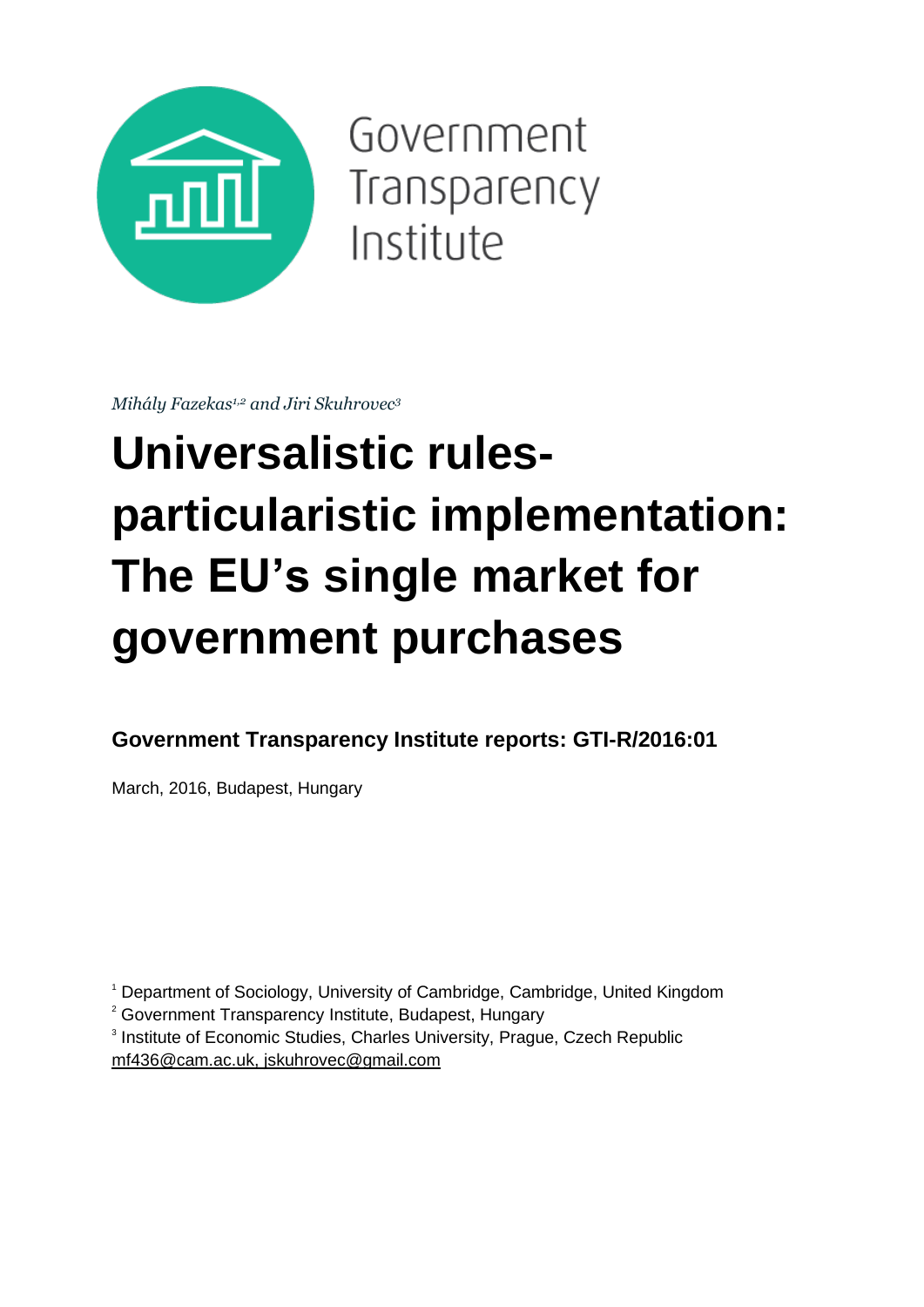

Government Transparency Institute

2016 OECD Integrity Forum, EU public procurement single market

#### **Abstract**

Open and fair access to government contracts has been a long-standing principle in many international trade agreements including the one on the EU's single public procurement market which is probably the most extensive among them with its long standing common regulatory and enforcement framework. However, the ostensibly low prevalence of cross-border trade in European public procurement represents a troubling puzzle: only about 5% of procurement contracts are awarded to non-domestic suppliers. This is in strike contrast with overall trade openness among these countries which surpasses 50% of GDP. The analysis uses country-level statistics as well as contract-level administrative data to investigate to what degree this gap results from governments' particularistic protectionism and what are its drivers. We found that much of it can be attributed to public bodies using particularistic means to favour domestic firms both when looking at it from a country-level or a market-level perspective. Using contract-level data, we estimate that about 17% of public procurement spending takes place on markets characterised by particularistic protectionism. While most countries resorting to particularistic means are among the least-well governed countries in Europe at least according to perception surveys, there are a number of surprising outliers: Denmark and Finland and to a lesser degree Norway and Sweden appear to close their domestic markets to foreign competition considerably more than their corruption-levels would suggest. Conversely, Romania and Poland close their domestic markets much less than expected based on their corruption levels. Taking the example of EU institutions, which have arguably much less reason to prefer domestic companies in whichever member state they are located, suggests that procurement openness could increase up to 10-times approximating member states' total trade openness. In order to foster greater cross-border procurement, the implementation of regulations should be monitored using Big Data analytical techniques and remedies systems should be improved.

Keywords: European Union, public procurement, single market, corruption, trade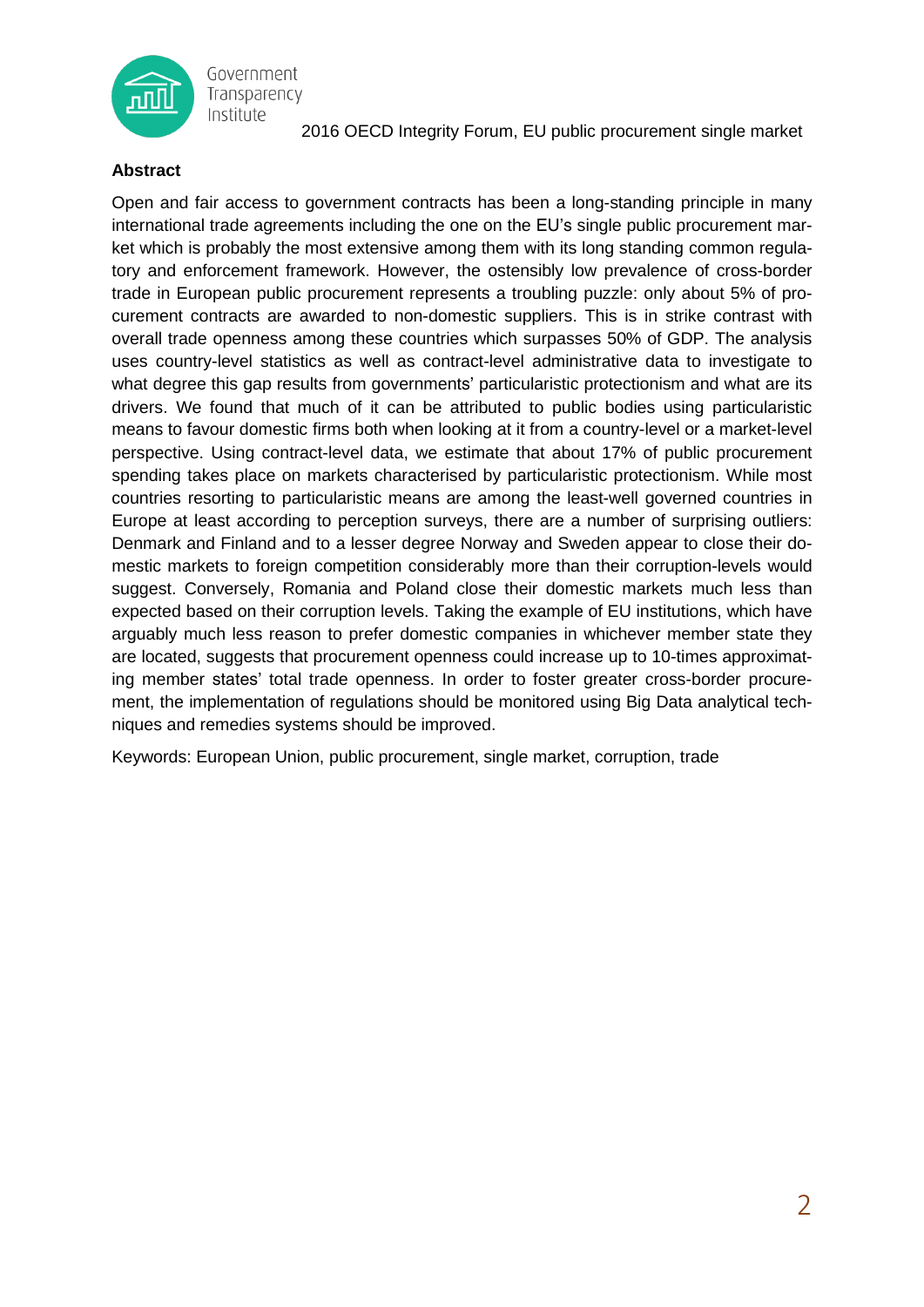

### **1. INTRODUCTION**

Open and fair access to government contracts has been a long-term principle in many international trade agreements including the World Trade Organisation's so-called plurilateral Agreement on Government Procurement (GPA)<sup>1</sup>. Among these agreements, the one regulating the European single public procurement market<sup>2</sup> is probably the most extensive with its long standing common regulatory and enforcement framework preceding the GPA. Notably, it has a strong institutional backing both for punishing lack of rule transposition and inadequate implementation (e.g. Court of Justice of the European Union). Even in such a wellgoverned part of the world with strong safeguards for cross-border trade, qualitative evidence is ample about how universalistic rules of open and fair trade in government contracts are bent by national governments to favour companies with particularistic links (e.g. owned by political office-holders or donators to electoral campaigns). If the suspected market entry restrictions are systematic, the resulting efficiency losses are likely to be considerable as public procurement amounts to roughly 13% of GDP in the European Union (EU) (European Commission, 2016). Moreover, if the EU single market in public procurement fails to foster trade among EU and European Economic Area (EEA) members<sup>3</sup> due to particularistic motives, we can reasonably assume that other trade agreements will fail to do so even more.

In spite of such salient economic role of procurement markets in Europe and globally as well as long standing regulatory action, no systematic study exists which would assess the effect of any such trade agreement on procurement markets and the potential links to particularism. In order to address this gap in the literature, this paper sets out to

- 1) measure the degree of particularistic protectionism in public procurement in the EU and EEA;
- 2) identify its drivers in terms of tender-level corrupt practices to separate particularistic favouritism from its other forms; and
- 3) explore its distribution across countries and time.

Particularistic protectionism in public procurement trade refers to the deliberate bending of universalistic rules of open and fair access to government contracts in order to benefit domestic companies with particularistic links established through friendship, kinship or the purchase of influence<sup>4</sup> (throughout this paper particularism and corruption are used interchangeably).

In subsequent sections a number of key contributions are made: first, we identify a large gap in public procurement trade in Europe which persists in spite of the strong institutional framework. We estimate that at least 17% of total procurement spending happens on markets which are protected from foreign competition by corrupt means. Second, this gap is attributed mainly to national governments manipulating the way open and fair rules of public procurement are applied to particular tenders in order to favour their domestic firms. The degree and forms of such particularistic protectionism varies by country, but it is present all

-

<sup>1</sup> [https://www.wto.org/english/tratop\\_e/gproc\\_e/overview\\_e.htm](https://www.wto.org/english/tratop_e/gproc_e/overview_e.htm)

<sup>2</sup> [http://ec.europa.eu/growth/single-market/public-procurement/index\\_en.htm](http://ec.europa.eu/growth/single-market/public-procurement/index_en.htm) 3

<http://www.efta.int/eea/policy-areas/goods/competition-aid-procurement-ipr/procurement> (annex XVI) 4 For a wide-ranging discussion of conceptualizing corruption as particularism or partiality see: (Mungiu-Pippidi, 2015; North, Wallis, & Weingast, 2009; Rothstein & Teorell, 2008)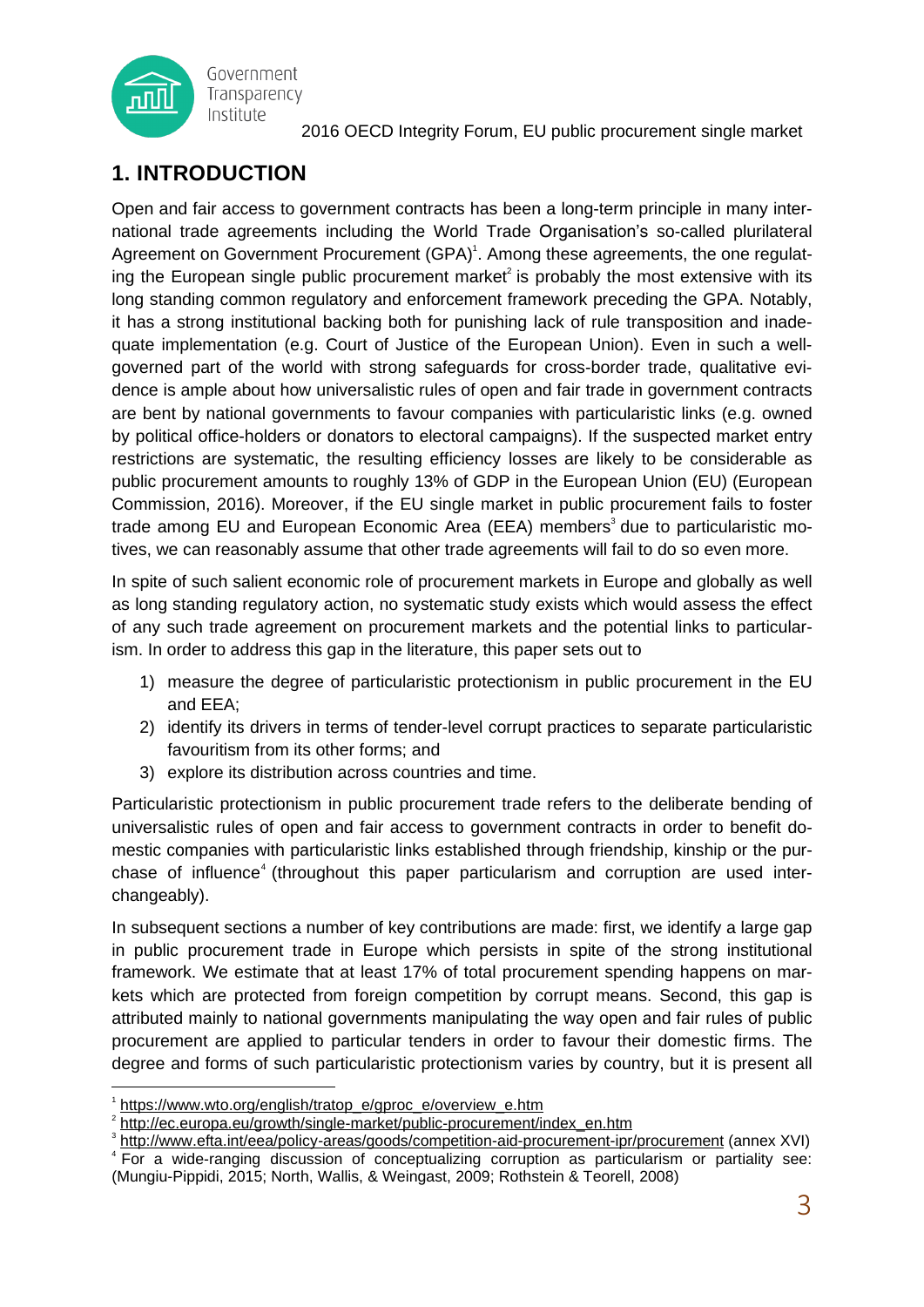

across the EU and EEA. Surprisingly, some well-governed countries such as Denmark and Finland appear to protect their procurement markets to a comparatively high degree; while some traditionally considered as more corrupt such as Poland and Romania protect their procurement markets from foreign competition relatively less. Third, using institutions of the European Union as a set of possibly least protectionist institutions regardless of the country they reside in, we suggest that intra-EU public procurement trade could increase tenfold, that is from 5% currently to roughly 50% approximating total trade openness in Europe.

# **1.1 The puzzle**

The subsequent analysis tries to explain two striking features of European public procurement trade: its absence and its lack of responsiveness to the EU institutional framework. First, while most if not all EU and EEA countries are highly open economies when it comes to private to private trade, they are extremely closed when it comes to government contracts [\(Figure](#page-3-0) 1). On average, member states' trade openness is roughly 10-times their procurement openness (56.6% and 5.9% respectively). Furthermore, trade and procurement openness are by far not following the same patterns for each country.

<span id="page-3-0"></span>

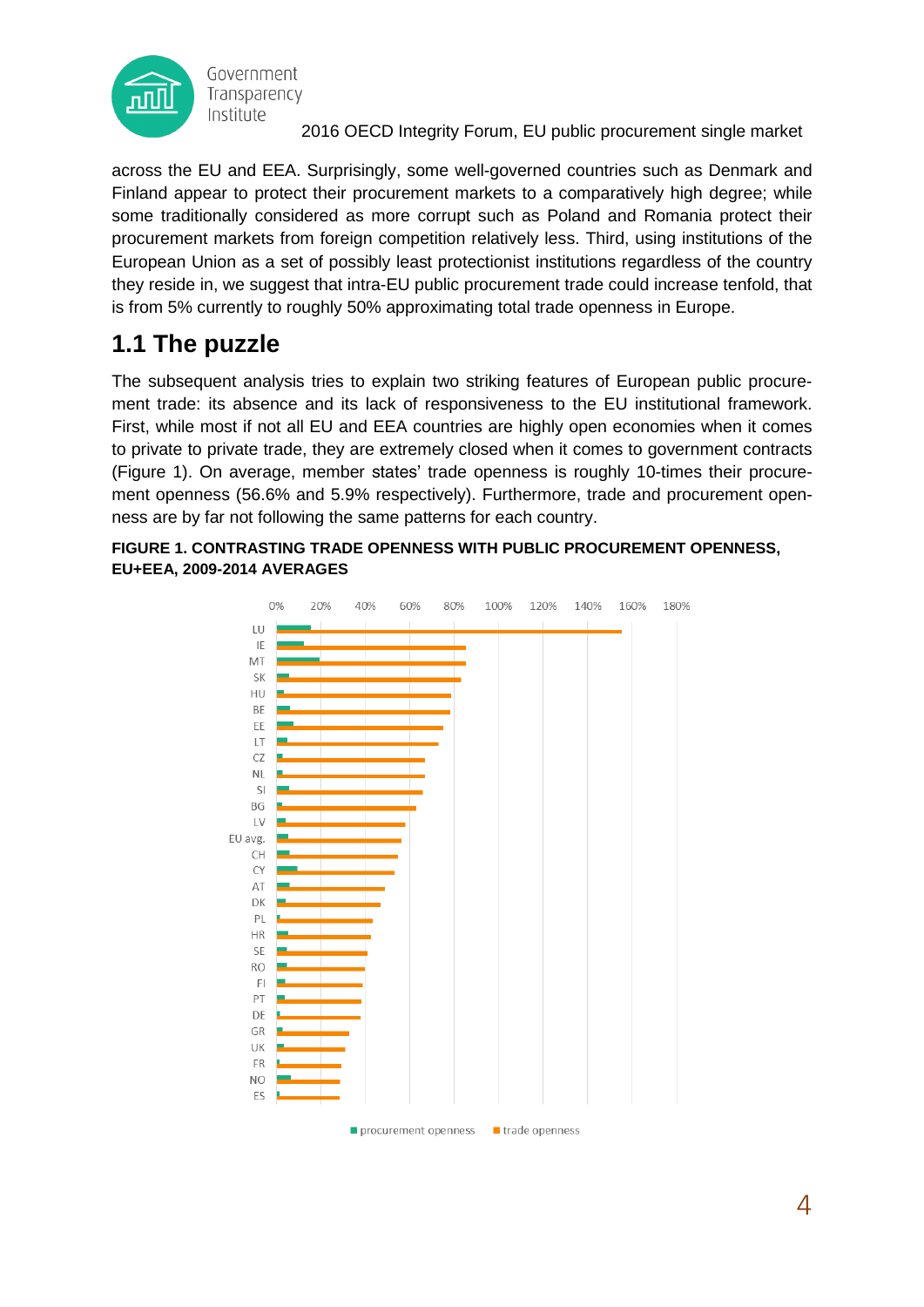

Second, on the face of it, EU and EEA countries import more public procurement products from each other than from outside of the block: on average, the share of procurement imports from member states was 0.08% higher than from non-member states for all possible importer-exporter country pairs in 2013 (significant at the 0.1% level). While this is a very small difference (around one-quarter standard deviation), when taking into account the total trade in each relation, it turns into practically zero and insignificant. This simple calculation raises the possibility that the EU/EEA public procurement regulatory framework fails to lift intra-European procurement trade compared to procurement trade with third countries.

## **2. CONCEPTUAL FRAMEWORK**

Protectionism in public procurement means that trade is missing, it could have taken place but it didn't. Measuring how much procurement trade is missing requires a suitable benchmark representing open, fair, and corruption free trade. It is established in two different ways reflecting macro as well as micro perspectives: a) comparing procurement trade to total trade (i.e. predominantly business-to-business trade) and b) comparing member state' procurement markets to the most open member state's markets. The so-identified missing procurement trade is attributed to particularism in public procurement as long as more corrupt countries have bigger such trade gap (macro view) *and* corruption risks in the tendering process accompany missing procurement trade (micro view). Each of these identification strategies are unpacked briefly below.

Identifying particularistic public procurement from a macro perspective rests on three presumptions: First, within the EU and EEA, total trade is not or only marginally susceptible for government manipulation due to strict EU single market regulations, effective oversight, and the predominantly business-to-business nature of contracting. Second, within the EU and the EEA public procurement trade is susceptible for government manipulation (i.e. by central govt., municipalities, State-owned enterprises, etc.) as the implementation and monitoring of the Public Procurement Directives are largely controlled by member states and they are also the main buyers. Third, some public procurement sectors are inherently more open to trade than others as typically goods are more easily transported to other countries than services or construction works. These three arguments together suggest that public procurement trade openness is determined by total trade openness and procurement spending structure under a corruption free scenario, in short public procurement trade is like any other trade if governments follow universalistic rules. By implication,

H<sub>1</sub>: Public procurement openness' deviation from total trade openness and public procurement spending structure is likely to be due to particularistic protectionism.

However, the deviation of public procurement openness from what total trade openness and public procurement spending structure predicts can not only be due to particularism, but also the associated higher administrative costs of contracting a foreign supplier such as obtaining translations, working across greater distances. Furthermore, governments as buyers may have such specific requirements which make it hard for foreign companies to successfully bid even in the absence of particularistic motivations. Hence, the natural counter-hypothesis is: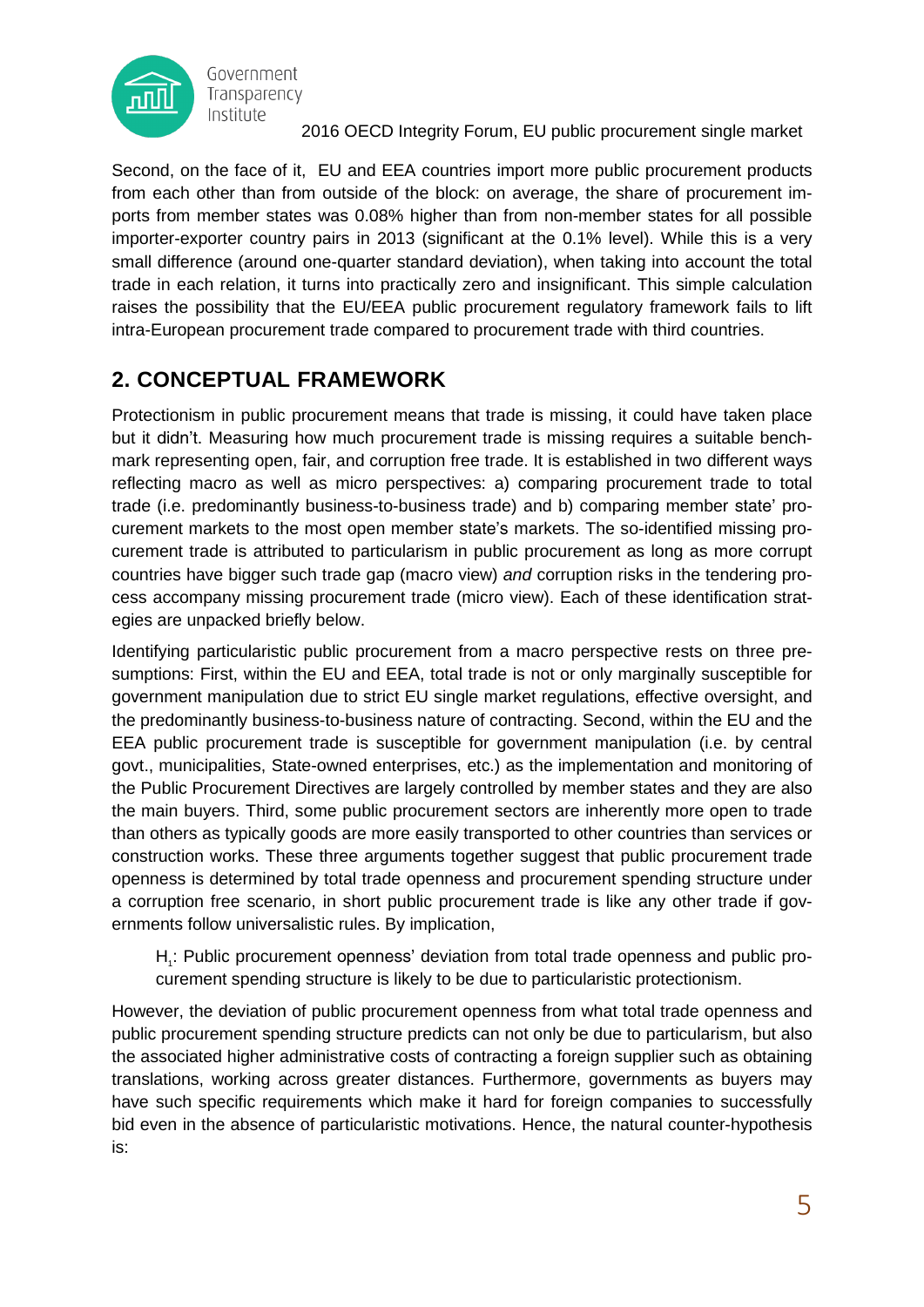

 $H<sub>2</sub>$ : Public procurement openness' deviation from total trade openness and public procurement spending structure is likely to be due to administrative costs and product specificity.

Identifying particularistic public procurement from a micro perspective follows a similar logic to that of the macro approach while also complementing it by offering more precise theoretical backing for identifying product specificities and particularistic motivations. The macro view evoked the average relationship between procurement trade, total trade, and procurement spending structure; the micro view, instead, hypothesizes that at least one member state for each product market approximates the optimal openness, hence can serve as a benchmark. Then member state markets' deviations from this benchmark if also associated with micro-level corruption risks can be attributed to particularistic protectionism. Deviations are defined along the two cardinal dimensions: difference in the given market's openness from the benchmark and the difference in contract-level corruption risks compared to the benchmark for each product market (i.e. comparisons are made between member states on the level of product markets). These two dimensions allow for identifying 4 market-types $5$ [\(Table](#page-6-0) 1). Two types represent the two extremes of the most interest to us - universalistic procurement trade and particularistic protectionism:

- 1. Member state **markets open to procurement trade** are characterised by no to very little deviation from the benchmark both in terms of procurement trade openness and corruption risks. This is where procurement trade takes place as we would expect in a corruption-free world.
- 2. **Particularistic protectionism** is identified in member state markets where the deviation from the benchmark is high both in terms of procurement trade openness and corruption risks. These are the markets where not only a lot more trade could have taken place, but they are also ripe with signals of corruption which are typically used to restrict market access of non-connected firms.

The remaining two types represent mixed combinations of openness and corruption risks:

- 3. **Product specificity** characterises those member state markets where there is a high degree of missing procurement trade compared to the benchmark while micro-level corruption risks are low. In these member state markets, it is possible that predominantly country-specific products are purchased, hence the high degree of missing foreign suppliers compared to the benchmark. The lack of micro-level corruption risks suggest that it is not government manipulation of the procurement process which is causing the trade gap.
- 4. **Particularistic trade** characterises those member state markets where there is a low degree of missing procurement trade compared to the benchmark while micro-level corruption risks are widespread. These member state markets are close to being as open as the benchmark, but they are of considerably higher corruption risks which suggest that there are mixed dynamics going on in them: on the one hand foreign companies are granted access, on the other hand they are most likely accommodated to a high corruption risk environment.

<sup>-</sup><sup>5</sup> Markets where no member state has any foreign suppliers are most likely closed to procurement trade by nature, hence they are excluded from the analysis.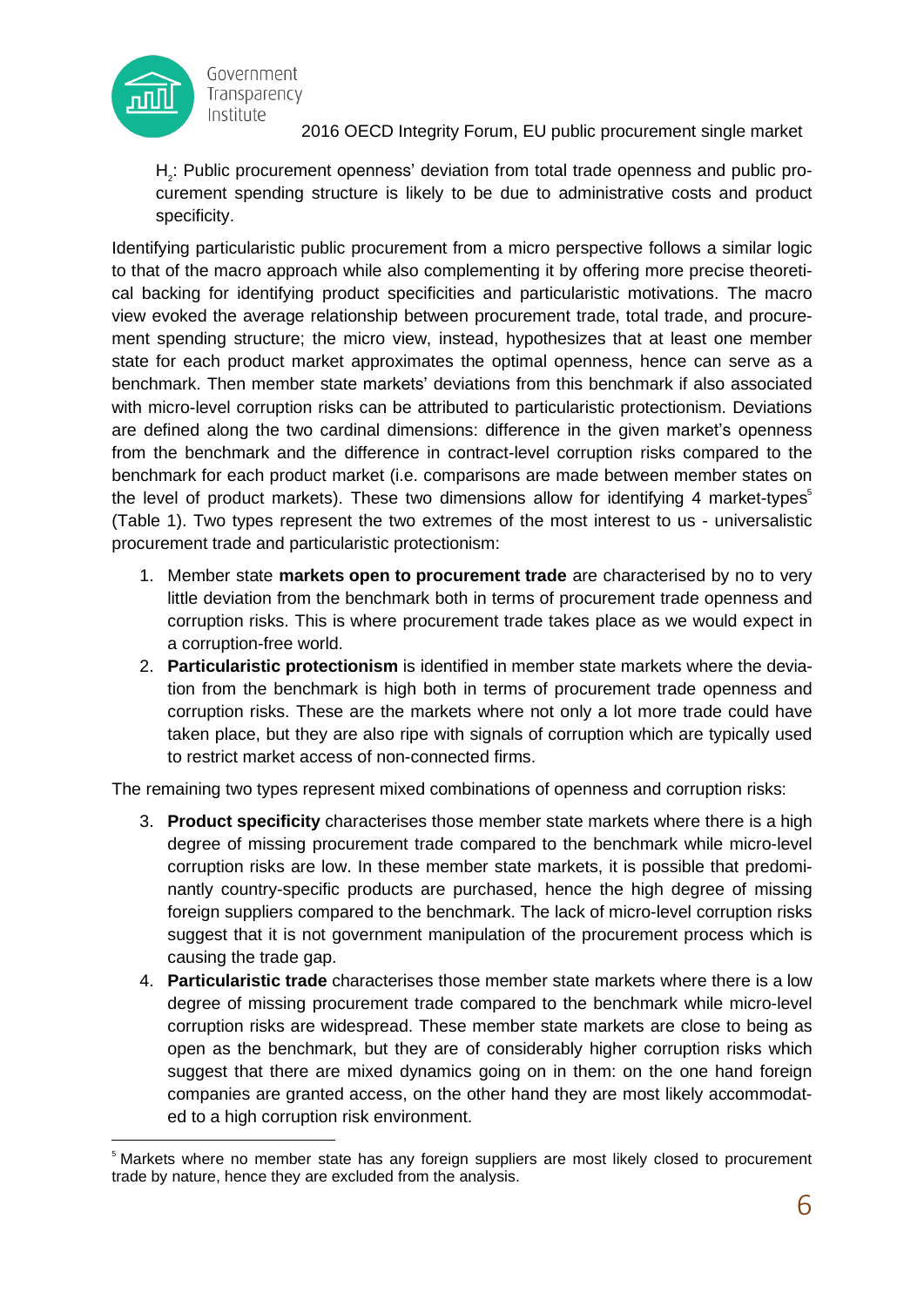

#### <span id="page-6-0"></span>**TABLE 1. TYPOLOGY OF MARKETS ACCORDING TO OPENNESS TO TRADE AND CORRUP-TION RISKS**

|                                       |      | <b>Corruption risk difference</b> |                               |  |
|---------------------------------------|------|-----------------------------------|-------------------------------|--|
|                                       |      | Low                               | High                          |  |
| Market trade open-<br>ness difference | Low  | Open trade                        | Particularistic trade         |  |
|                                       | High | <b>Product specificity</b>        | Particularistic protectionism |  |

Countries generally characterised by universalistic rule implementation in public procurement are expected to refrain from particularistic protectionism according to the above market-level definition, while countries characterised by particularism generally are more likely to engage in particularistic protectionism. Hence, we can combine the above market-level theory with our general expectations of how governance regimes work, to hypothesize:

H<sub>3</sub>: High corruption risk countries are more prone to spending on markets characterised by micro-level particularistic protectionism.

### **3. DATA AND METHODS, INCLUDING INDICATORS**

### **3.1 Data and indicators**

The analysis makes use of country-level statistical data as well as contract-level administrative data serving the macro and micro analyses. On the country-level, international trade as well as corruption-perceptions data are drawn from the World Bank Databank<sup>6</sup>. On the contract-level, public procurement data derives from public procurement announcements in 2009-2015 in the EU and EEA. Announcements appear in the so-called Tenders Electronic Daily (TED), which is the online version of the 'Supplement to the Official Journal of the EU', dedicated to European public procurement (DG GROWTH, 2015). The data represent a complete database of all public procurement procedures conducted under the EU Public Procurement Directive in the EU and EEA regardless of the funding source (e.g. national, EU funded). The database was released by the European Commission - DG GROWTH<sup>7</sup> which also has conducted some data quality checks and enhancements. TED contains variables appearing in 1) calls for tenders, and 2) contract award notices. All the countries' public procurement legislation is within the framework of the EU Public Procurement Directives, hence the national datasets are therefore directly comparable (European Commission, 2014). The source TED database contains over 3 million contracts, while contracts below mandatory reporting thresholds<sup>8</sup> were dropped. This database directly reflects the policy goal of opening up domestic public procurement markets as it intentionally contains all those tenders which are of interest for exporter companies. The database used in this analysis, including corruption risk indicators can be downloaded from [http://digiwhist.eu/resources/data/.](http://digiwhist.eu/resources/data/)

<sup>6</sup> <http://data.worldbank.org/>

<sup>&</sup>lt;sup>7</sup> Source data can be downloaded from: <https://open-data.europa.eu/en/data/dataset/ted-csv>

<sup>&</sup>lt;sup>8</sup> <http://www.ojec.com/threshholds.aspx>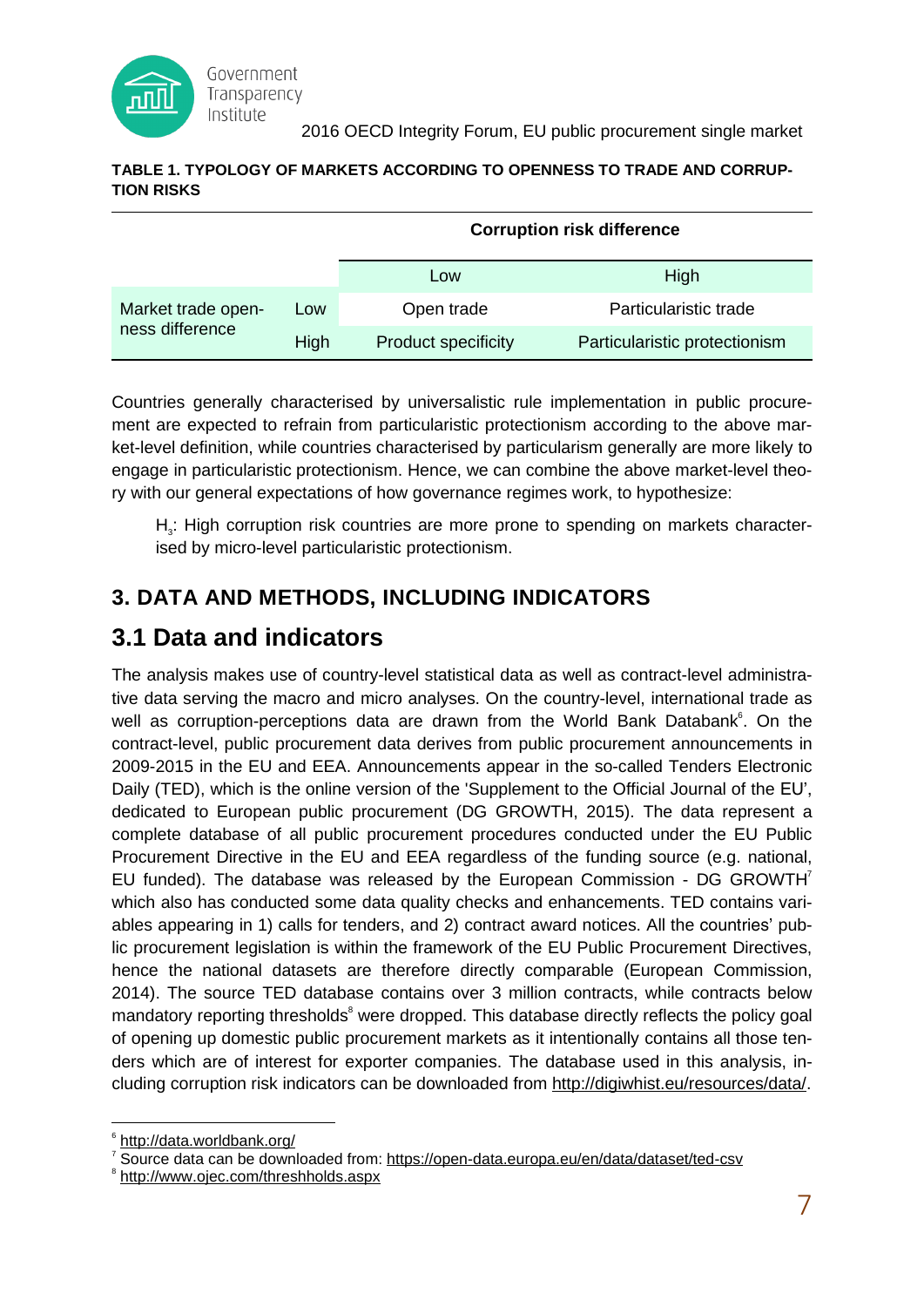

Unfortunately, some data errors necessitate data corrections and careful use of some variables. The distribution of price data is suspect, with some outliers ranging from zero to values surpassing countries full GDP, which might potentially cause flaws in our results. We thus more typically use contract counts rather than value sums of tenders. If sums are used, these follow from prices Winsorised at 99.5<sup>th</sup> percentile, that is with prices effectively capped by value of 23.3 mil. EUR. Moreover, country identifiers were subject to corrections such as re-labelling French dependent territories Réunion and Martinique as parts of France.

Key indicators used in the analysis were the following:

- *Procurement openess* is calculated from procurement data for its part where country of both contracting authority and supplier is identified. For those, the openess is simply calculated as share of tenders with non-domestic suppliers on the total count of tenders.
- *Total trade openness* is calculated from from World Bank macro-data taking the indicator "Imports of goods and services (% of GDP)" directly.
- *Procurement spending structure* is measured using the TED database, by classifying main sectors<sup>9</sup> into low, medium, and high openness prourement sectors according to their Europe-wide average procurement openness score. In order to get 3 groups with equal number of sectors, we applied two thresholds: 1.75% and 4.5%.
- *Corruption-perceptions* indicator is also drawn from World Bank data, where indicator . Control of Corruption: Estimate" is directly used.
- *Contract-level corruption risks* are calculated using the TED database taking the socalled Corruption Risk Index (CRI) as the best proxy available at such a micro level (Fazekas & Kocsis, 2015). CRI directly reflects the techniques of potentially deliberate restrictions of competition such as single bid submitted on otherwies competitive markets and excessively short advertisement periods makig it hard for bidders to prepare their bids unless they were informed informally ahead of the official publication.

### **3.2 Methodology**

Two types of analyses have been carried out: country-level panel regressions and marketlevel hierarchical clustering. Each are introduced briefly without extensive discussion of the technical details.

In the country-panel analysis, the following regression equation was estimated (using fixed as well as random effects specifications):

Procurement openness<sub>it</sub>

 $= \alpha_i + \beta_1$ Trade openness<sub>i,t</sub> +  $\beta_2$ Procurement spending structure<sub>i,t</sub> +  $\varepsilon_{i,t}$ 

The country and period-specific residual  $\varepsilon_{i,t}$  represents the amount of procurement trade which is unexplained by total trade openness and procurement spending structure. In as much as it is correlated with corruption perceptions and objective corruption proxies it is identified as the estimate of particularistic protectionism.

<sup>9</sup> Sectors are defined using 2-digit CPV categories, see: <http://simap.ted.europa.eu/en/web/simap/cpv>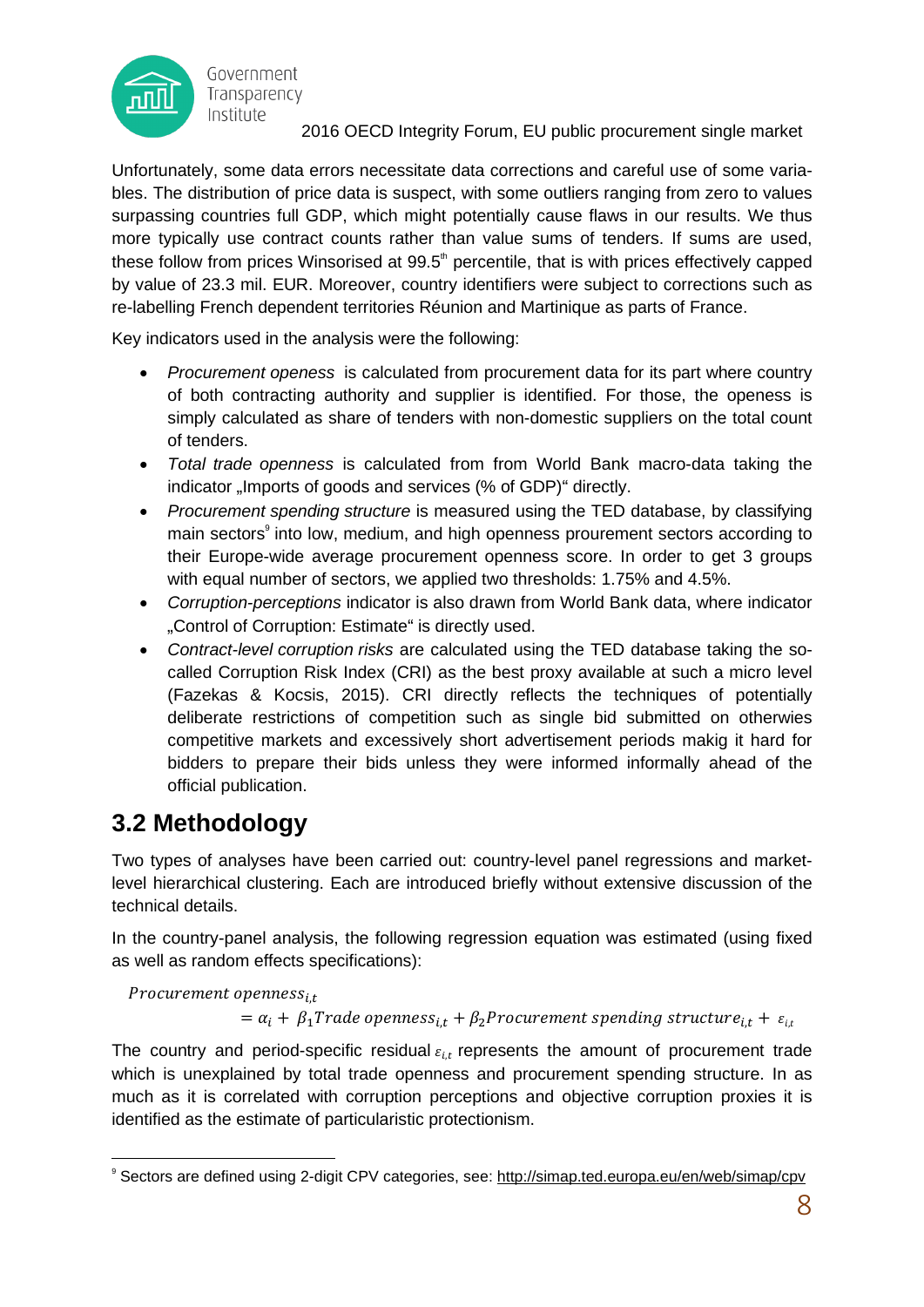

For the market-level hierarchical cluster analysis, markets were identified by three categorical variables characterising each market: i) product market (3-digit CPV code<sup>10</sup>), ii) border region (NUTS-2 region<sup>11</sup> bordering with another member state or not); and iii) contract size (above or below product market average). This approach lead to 1634 different markets, some of which are present (i.e. actually spending taking place) in all member states some are only in a handful of them. Most open member state markets were simply identified by selecting the member state with highest procurement openness in each of the 1634 markets. Hierarchical clustering<sup>12</sup> was carried out using two dimensions: member state market's deviation from the benchmark in terms of procurement openness and Corruption Risk Index. Member state markets identified as ridden with particularistic protectionism are then verified using country-level corruption indicators reflecting our expectation that more corrupt countries would spend more on particularistic protectionist markets.

While combining a macro and micro analysis with different benchmarks and different data sources provide a robust analytical framework for identifying particularistic protectionism, there are three sets of limitations to our approach. First, there is no guarantee that either the European average or the European best performer benchmarks truly approximate optimal procurement openness. It cannot be rejected that even the most open country is applying a degree of particularistic protectionism. In addition, governments typically procure final goods, while most of private-to-private trade takes place in raw and intermediary goods making the total trade openness benchmark potentially problematic. Second, some of the key variables are almost certainly prone to measurement error. Proxying corruption with contract-level red flags such as single bidding most likely underestimates corruption risks as many complex strategies of evading detection go undetected (which may be more widely used in wellgoverned countries with stronger oversight bodies). This would lead to over-estimating the prevalence of markets characterised by product specificity as 'true' corruption risks are underestimated. Moreover, procurement openness is defined as cross-border procurement contracts; however, many companies may find it beneficial to establish foreign subsidiaries for doing procurement trade given the ease of setting up companies across the EU and EEA. While this can certainly lead to an underestimation of procurement trade, the policy goal enshrined in the Public Procurement Directives is to increase cross-border procurement rather than encourage companies to establish foreign subsidiaries. Third, it is also conceivable that governments have truly unique requirements when they procure, making the comparison with private-to-private trade misleading. Taken together the biases could go upwards or downwards, leaving us with no clear conclusion other than the need for further work and the strong sense of caution when using the results presented in this paper.

<sup>-</sup><sup>10</sup> For full description of the Common Procurement Vocabulary (CPV) nomenclature, see: <http://simap.ted.europa.eu/en/web/simap/cpv>

<sup>11</sup> For more information on the Nomenclature of Territorial Units for Statistics (NUTS), see: [http://epp.eurostat.ec.europa.eu/portal/page/portal/nuts\\_nomenclature/introduction](http://epp.eurostat.ec.europa.eu/portal/page/portal/nuts_nomenclature/introduction)

 $12$  We used Stata 13.1 cluster algorithm with average linkage method and Euclidian distance measure.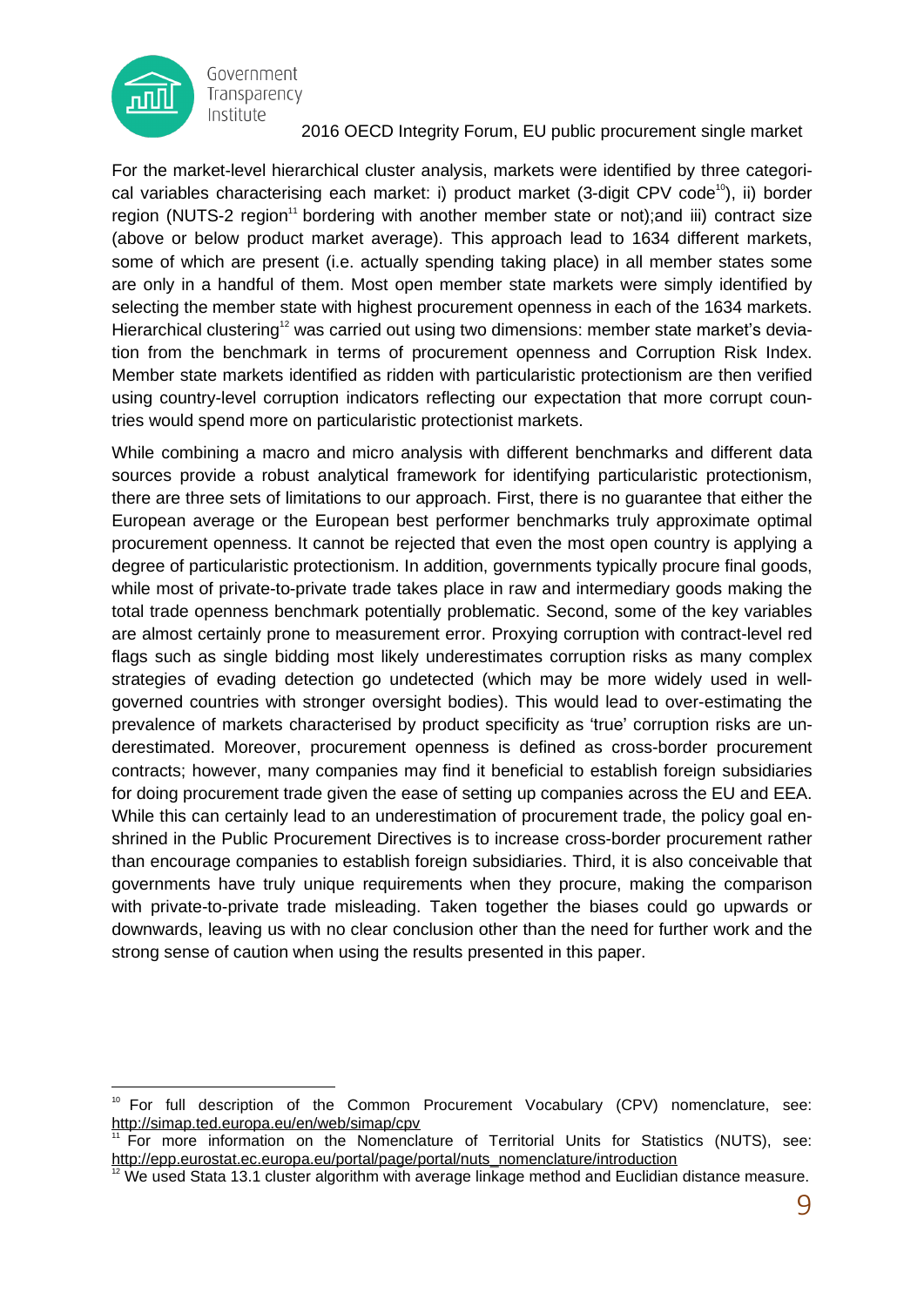

### **4. RESULTS**

## **4.1 Particularistic protectionism on the country-level**

Following the macro-level theoretical expectations and the regression specification outlined above, 5 different fixed-effects panel regression models are reported in [Table](#page-9-0)  $2^{13}$ . As expected, increasing the spending share on highly open procurement markets increases procurement openness: 1% higher spending results in 0.2% increase. The effect of trade openness on procurement openness is largely insignificant which is due to strong pathdependence of each country (i.e. low time-series variance of trade openness). Nevertheless, strongly correlated with trade openness, total log GDP is a significant predictor in line with expectations: increasing the size of the economy by 1% roughly decreases procurement openness by 5% according to model 5.

<span id="page-9-0"></span>**TABLE 2. FIXED-EFFECTS PANEL REGRESSIONS EXPLAINING PROCUREMENT OPENNESS, 2009-2014, EU+EEA (1) (2) (3) (4) (5)**

|                                                           | <u> 17</u>                  | (                      | $\mathbf{v}$           | $\mathbf{u}$ | $\mathbf{v}$           |
|-----------------------------------------------------------|-----------------------------|------------------------|------------------------|--------------|------------------------|
|                                                           | procure-                    | procure-               | procure-               | procure-     | procure-               |
|                                                           | ment                        | ment                   | ment                   | ment         | ment                   |
|                                                           | openness                    | openness               | openness               | openness     | openness               |
| trade openness                                            | $-0.0101$                   |                        | $-0.0217$              | 0.000628     | 0.00131                |
|                                                           | (0.659)                     |                        | (0.288)                | (0.979)      | (0.957)                |
| spending share of med.<br>open procurement mar-<br>kets   |                             | 0.0877                 | 0.0663                 | 0.0746       | 0.0743                 |
|                                                           |                             | (0.002)                | (0.016)                | (0.007)      | (0.007)                |
| spending share of highly<br>open procurement mar-<br>kets |                             | $0.179$ <sup>***</sup> | $0.196$ <sup>***</sup> | $0.207$ .    | $0.204$ <sup>***</sup> |
|                                                           |                             | (0.000)                | (0.000)                | (0.000)      | (0.000)                |
| log GDP (PPP, constant<br>2011 USD)                       |                             |                        |                        |              | $-0.0564$              |
|                                                           |                             |                        |                        |              | (0.090)                |
| log GDP per capita<br>(PPP, constant 2011<br>USD)         |                             |                        |                        | $-0.0574$    |                        |
|                                                           |                             |                        |                        | (0.064)      |                        |
| N                                                         | 173                         | 176                    | 173                    | 173          | 173                    |
| $N_g$                                                     | 30                          | 30                     | 30                     | 30           | 30                     |
| $r2_0$                                                    | 0.396                       | 0.0734                 | 0.00198                | 0.0320       | 0.410                  |
| italitaa in maxamilaanna                                  | $0.05$ $\rightarrow$ $0.04$ | $\sim$ 0.001           |                        |              |                        |

*p*-values in parentheses: \* *p* < 0.05, \*\* *p* < 0.01, \*\*\* *p* < 0.001

In order to shed some light on whether  $H_1$  or  $H_2$  is supported by the data, i.e. the missing procurement trade is due to particularism or other phenomena such as administrative costs,

<sup>-</sup><sup>13</sup> Hausman tests indicate that fixed effects regressions fit the data structure better than randomeffects.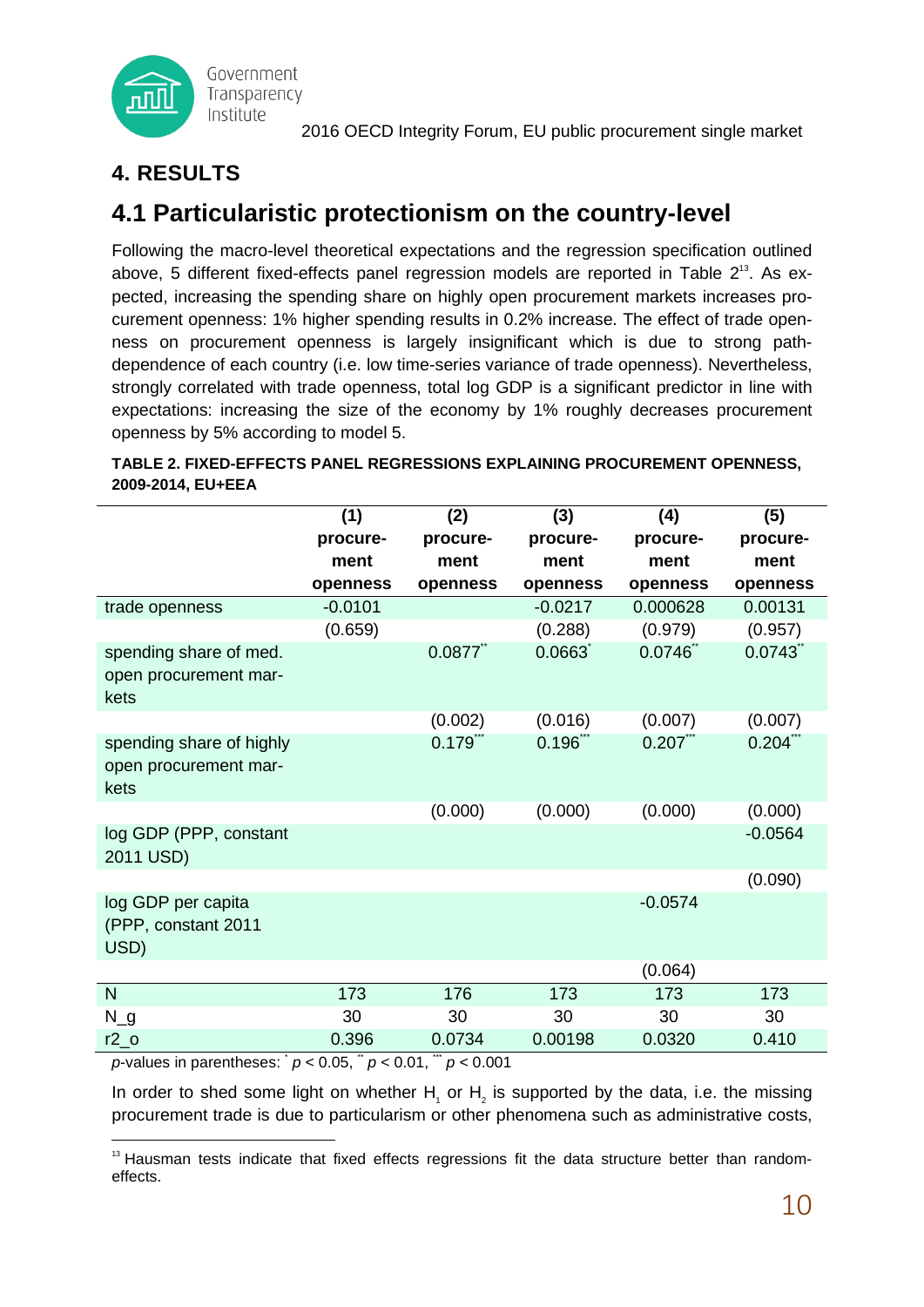

we correlated the residual from model 5 above with the country-level corruption indicators, the variant using the Corruption Risk Index is depicted in [Figure](#page-10-0) 2. Partial support to our preferred interpretation in line with H<sub>1</sub>, all measures of corruption correlate with the residual to the magnitude of 0.39-0.44. [Figure](#page-10-0) 2 already reveals interesting insights regarding the structure of suspected particularistic protectionism: on the one hand a number of surprising countries lie under the 0 horizontal line representing the EU+EEA average, most notably two wellgoverned countries: Denmark and Finland seem to be considerably less open than their structural characteristics, i.e. total trade openness, and procurement spending structure, would predict. On the other hand, some countries are far above the red regression line representing the average relationship between residual procurement openness and overall corruption in the country. For example, Poland and Romania, two high risk countries, appear to purport considerably more procurement trade than their corruption levels would suggest.

Even though we could gather some supportive evidence, the market-level analysis should corroborate the finding that there is considerable particularistic protectionism going on in Europe in spite of the extensive regulations and monitoring efforts against it.

#### <span id="page-10-0"></span>**FIGURE 2. COUNTRY-LEVEL RESIDUAL PROCUREMENT OPENNESS (HIGHER VALUES INDI-CATE ABOVE PREDICTION OPENNESS) AND CORRUPTION RISK INDEX (CRI), 2009-2014, EU+EEA**

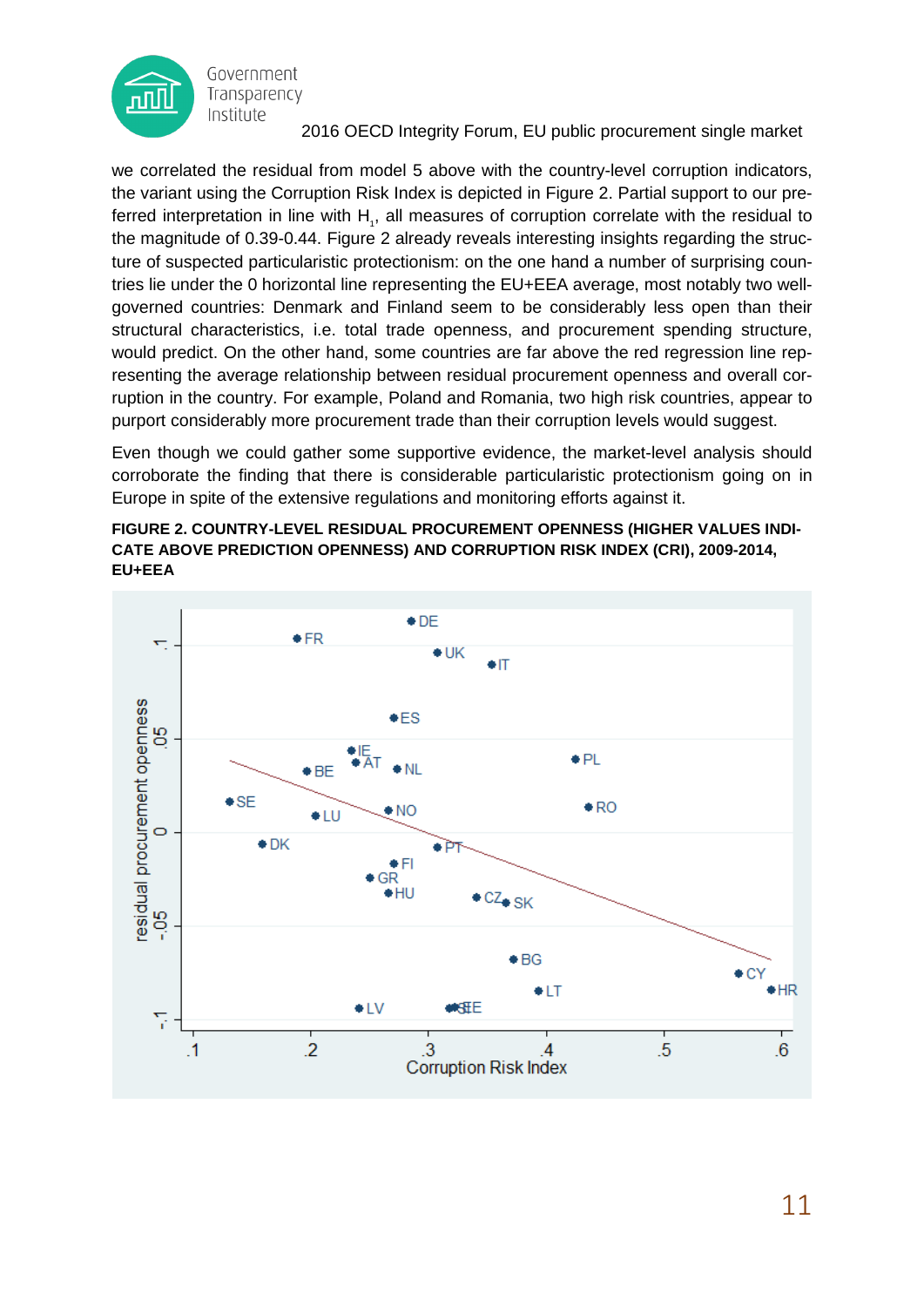

# **4.2 Particularistic protectionism on the market-level**

In this section we turn to micro-level identification of particularistic protectionism by directly clustering member state markets as outlined in section 3.2 according to their deviation from the best performing benchmark in terms of market openness and corruption risks. The theoretical expectation of four clusters is supported by the data (for details of optimal cluster numbers see Appendix A). While the exact boundaries of clusters are ambiguous to some degree, the overall typology fits the data well.

Quite in line with the initial puzzle of large amount of missing procurement trade [\(Figure](#page-3-0) 1), the open trade cluster is small in size and represents the exception rather than the rule, whereas the particularistic protectionism cluster encompasses a substantial portion of all spending analysed: 17% [\(Table](#page-11-0) 3). The fact that the particularistic trade cluster captures the overwhelming majority of procurement spending across Europe suggests that trade is far from promoting integrity uniformly, rather it often has to accommodate to the receiving country's corruption environment.

|                                    | <b>Billion</b><br><b>EUR total</b><br>spend | Spend-<br>ing share | $N_{\text{mar}}$<br>kets | <b>Missing</b><br>procure-<br>ment trade | Corrup-<br>tion risk<br>(CRI) dif-<br>ference |
|------------------------------------|---------------------------------------------|---------------------|--------------------------|------------------------------------------|-----------------------------------------------|
| Particularistic trade              | 1,620.0                                     | 79%                 | 5,530                    | $-0.83$                                  | 0.02                                          |
| Particularistic protection-<br>ism | 350.0                                       | 17%                 | 1,975                    | $-0.05$                                  | $-0.01$                                       |
| <b>Product specificity</b>         | 66.0                                        | 3%                  | 652                      | 0.89                                     | $-0.11$                                       |
| Open trade                         | 4.7                                         | 0%                  | 58                       | $-0.40$                                  | $-0.62$                                       |
| Total                              | 2,040.0                                     | 100%                | 8,215                    | $-0.50$                                  | 0.00                                          |

#### <span id="page-11-0"></span>**TABLE 3. KEY CHARACTERISTICS OF THE IDENTIFIED CLUSTERS**

In order to further verify the validity of these findings, the share of spending on markets characterised by particularistic protectionism is correlated with country-level corruption indicators expecting that more corrupt countries would spend more on such markets. The test is confirmatory with linear correlation coefficients of the magnitude 0.21-0.39 depending on the corruption measure used. Nevertheless, there are a number of surprising outliers, most notably, Denmark, Finland, Norway, the Netherlands, and Sweden [\(Figure](#page-12-0) 3). Removing these countries would make correlations jump to above 0.5 signalling a much stronger relationship. Comparing these results with the macro-analysis identifies a common set of outlier countries: Denmark and Finland on the more particularistic than expected and Romania and Poland on the less particularistic than expected end of the scale.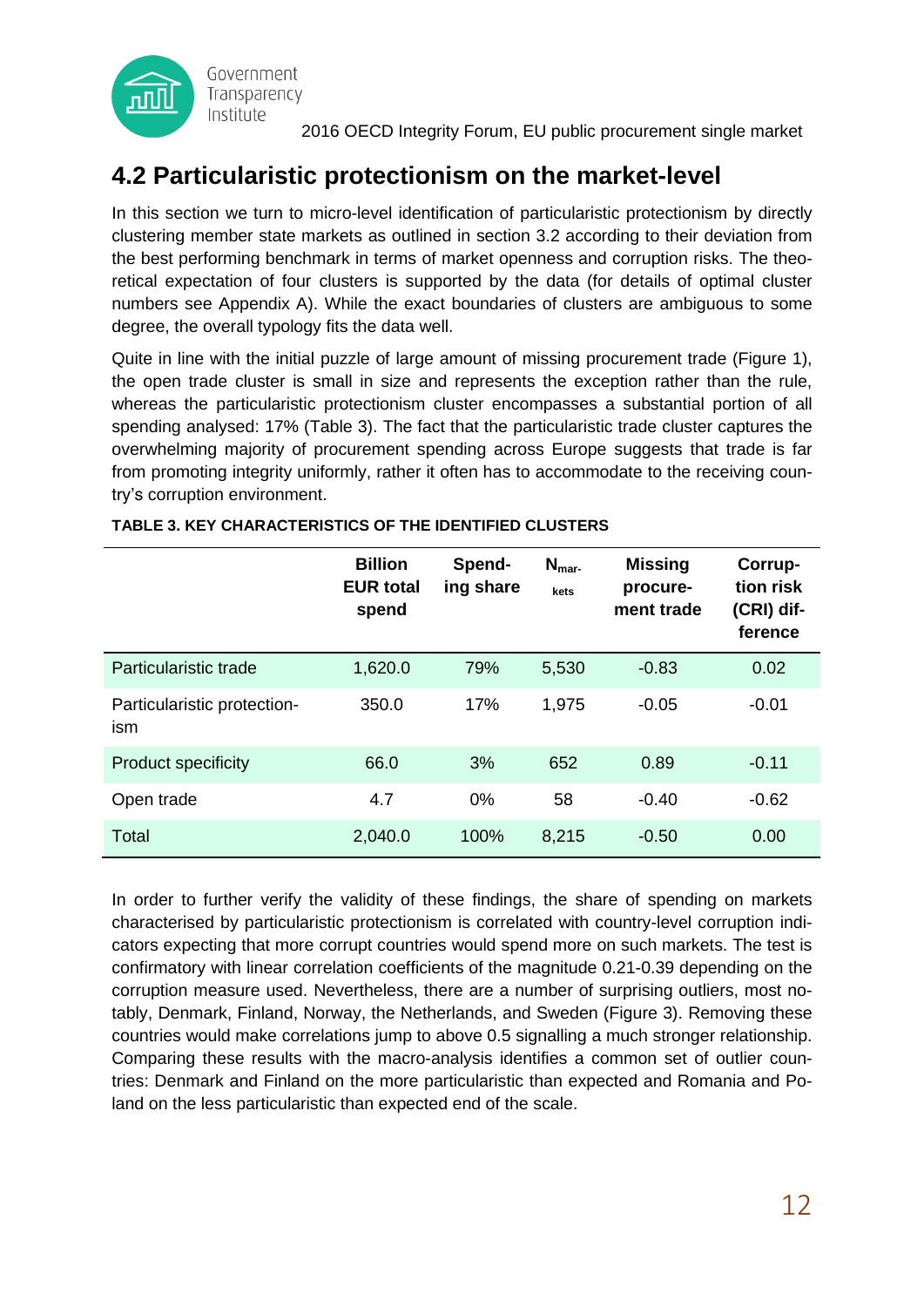



#### <span id="page-12-0"></span>**FIGURE 3. SPENDING ON MARKETS CHARACTERISED BY PARTICULARISTIC PROTECTION-ISM AND WGI-CONTROL OF CORRUPTION SCORES, 2009-2014**

# **4.3 Patterns of particularistic protectionism**

While the above results are only preliminary and need further investigation and testing, they warrant some exploratory analysis across countries and over time. First, taking the residual procurement openness, that is procurement trade not explained by total trade openness and procurement spending structure, reveals that while most countries have been consistent throughout 2009-2014, some changed their performance markedly. Some countries like Ireland or Sweden have managed to deteriorate their performance making them increasingly closed; while others went in the opposite direction improving their performance such as Norway or Slovenia [\(Figure](#page-13-0) 4).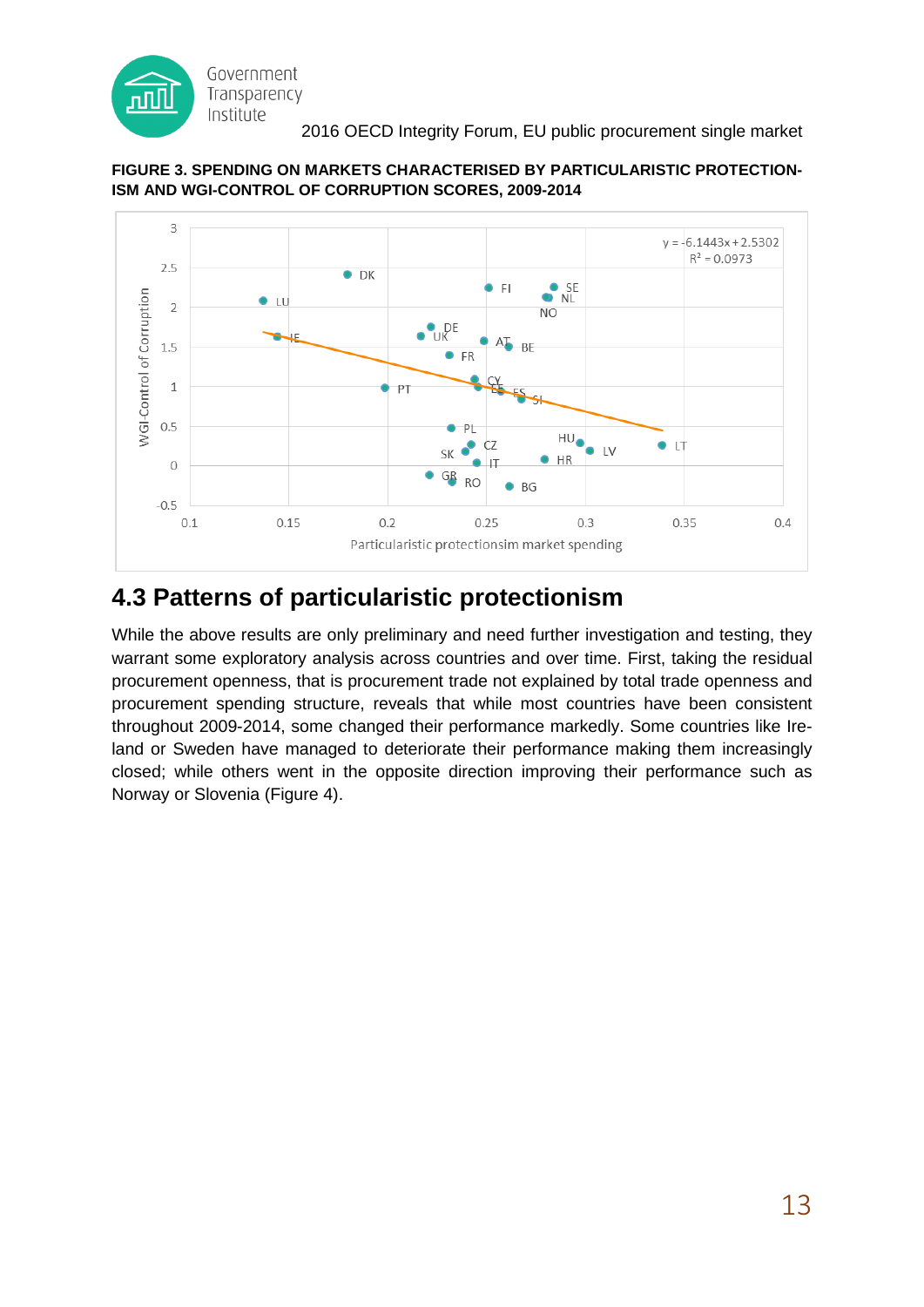



### <span id="page-13-0"></span>**FIGURE 4. RESIDUAL PROCUREMENT OPENNESS OVER TIME IN EU AND EEA COUNTRIES, 2009-2014**

Second, further reinforcing the earlier findings, well-governed Nordic countries most notably Norway, Sweden, and Finland as well as Denmark appear to use particularistic means to protect their markets much more than widely held corruption perceptions would suggest [\(Figure](#page-14-0) 5). Contrary to claims that it is due to the small markets these countries have, other similarly small countries such as Ireland or Portugal fare much better.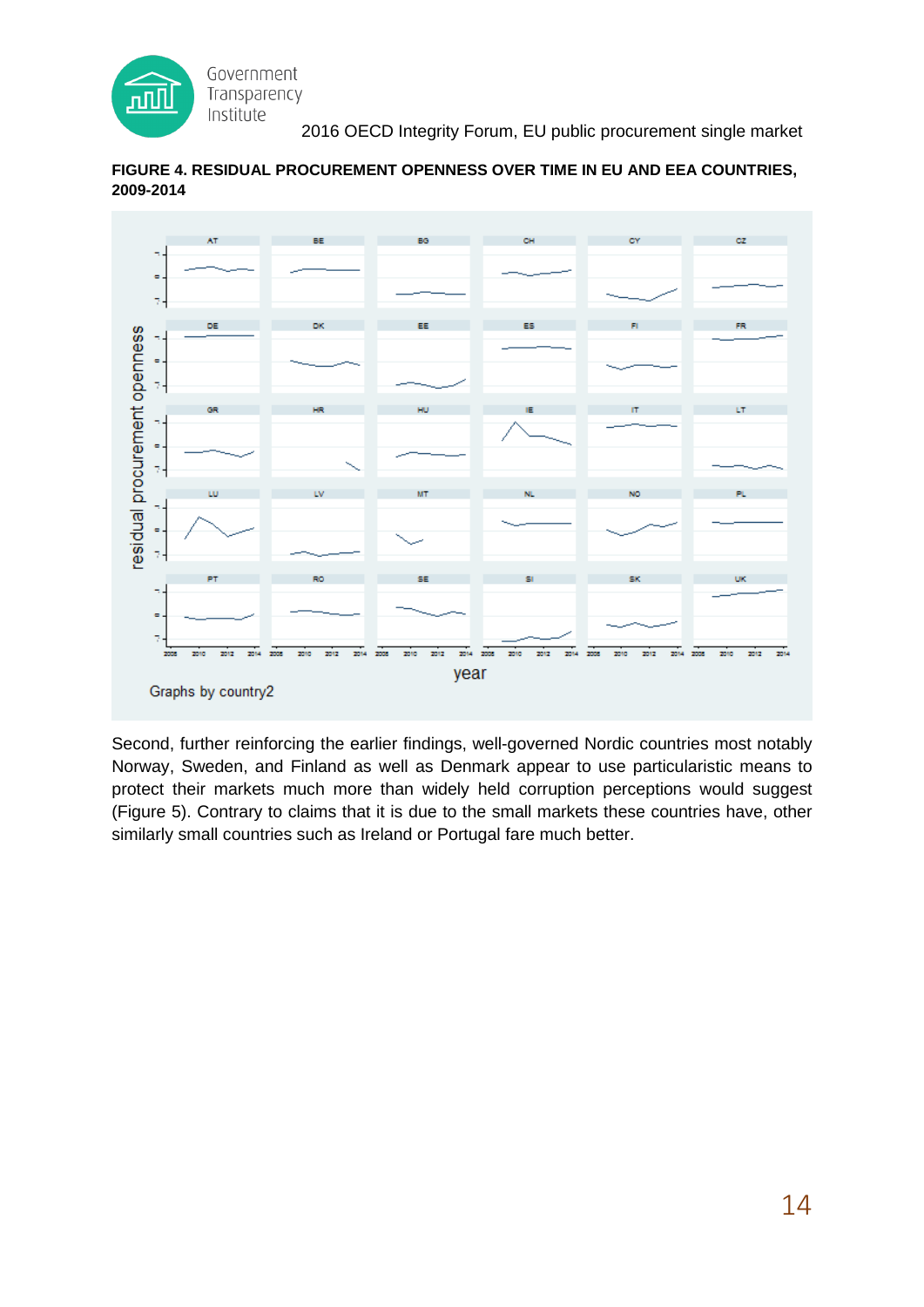

#### <span id="page-14-0"></span>**FIGURE 5. MAP OF EUROPE ACCORDING TO NATIONAL SHARE OF SPENDING ON MARKETS CHARACTERISED BY PARTICULARISTIC PROTECTIONISM**



### **5. CONCLUSIONS AND POLICY CONSEQUENCES**

The analysis has established that there is a considerable amount of missing public procurement trade which could have taken place, but for various reasons didn't. Much of this gap can be attributed to public bodies using particularistic means to favour domestic firms both when looking at it from a country-level or a market-level perspective. Using contract-level data, we estimate that about 17% of public procurement spending is made on markets characterised by particularistic protectionism. While most countries resorting to particularistic means are among the least-well governed countries in Europe at least according to perception surveys, there are a number of surprising outliers: Denmark and Finland and to a lesser degree Norway and Sweden appear to close their domestic markets to foreign competition considerably more than their corruption levels would suggest. Conversely, Romania and Poland close their domestic markets much less than expected based on their corruption levels.

The benchmarks used so far are likely to underestimate the overall amount of particularistic protectionism as it is quite possible that even the most universalistic public sector would apply some degree of domestic preference maybe even linked to particularistic ties between public and private actors. However, EU institutions are not bound to any national economy to the same degree as domestic public institutions are, hence they may provide a pointer as to how much public procurement trade could take place in the absence of domestic preferences.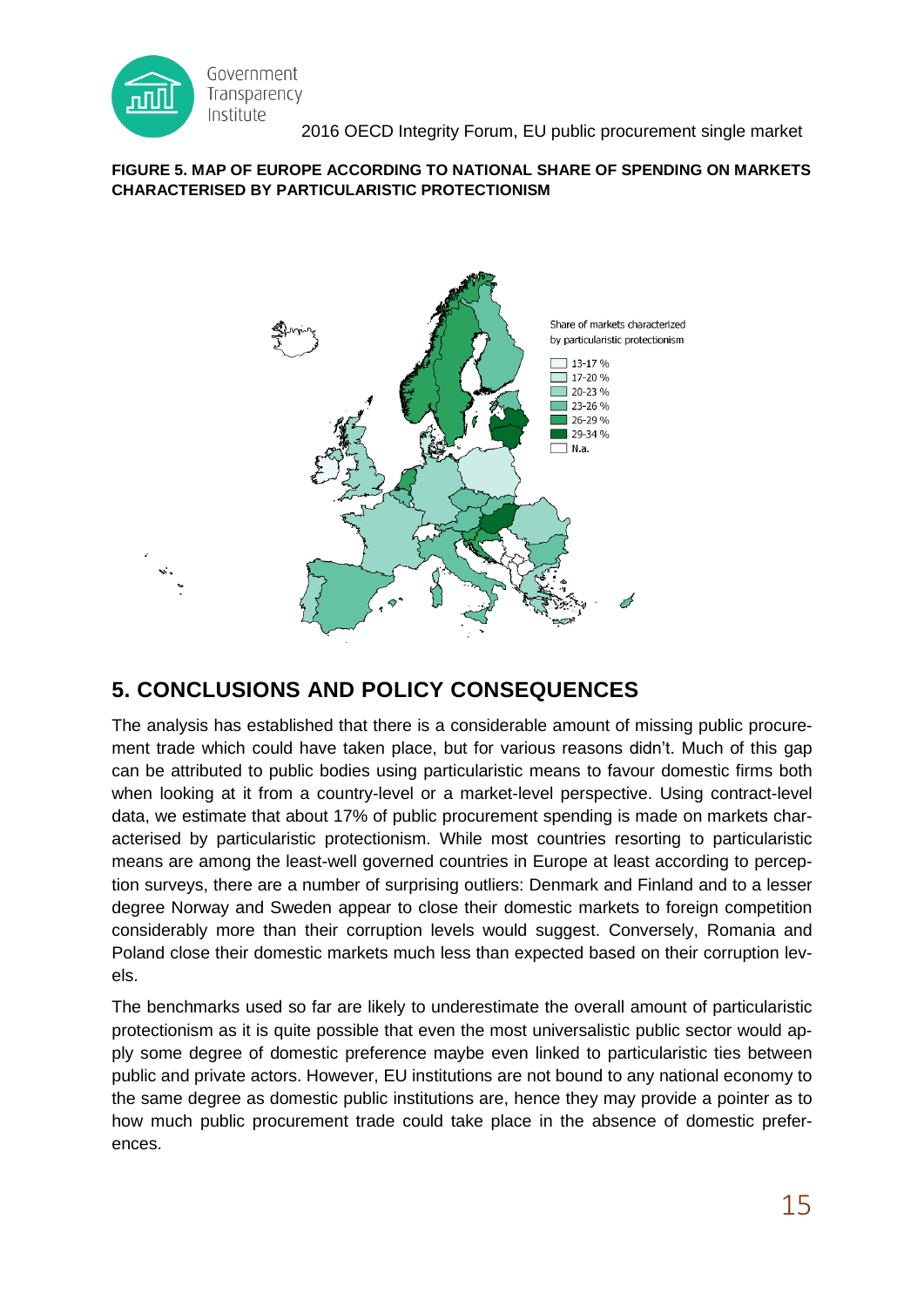

The comparison between member state procurement openness and EU institutions' procurement openness in the member states they reside in reveals a striking picture: EU institutions are about 10-times more open than their host countries with only moderate relationship between member state openness and EU institutions openness (linear correlation coefficient=0.47) [\(Figure](#page-15-0) 6). Interestingly, EU institutions in the Netherlands, Romania, and France are the only ones which are closer to their host nation's average counterparts rather than other EU institutions' mean. Nevertheless, the comparison with EU institutions suggests that increasing openness and fairness of international trade in government contracts is feasible potentially increasing intra-EU and EEA procurement trade up to 10-times.

#### <span id="page-15-0"></span>**FIGURE 6. PROCUREMENT OPENNESS OF MEMBER STATES AND THE EU INSTITUTIONS RESIDING THEM, MEMBER STATES WITH EU INSTITUTIONS AWARDING AT LEAST 50 CON-TRACTS IN 2009-2014**

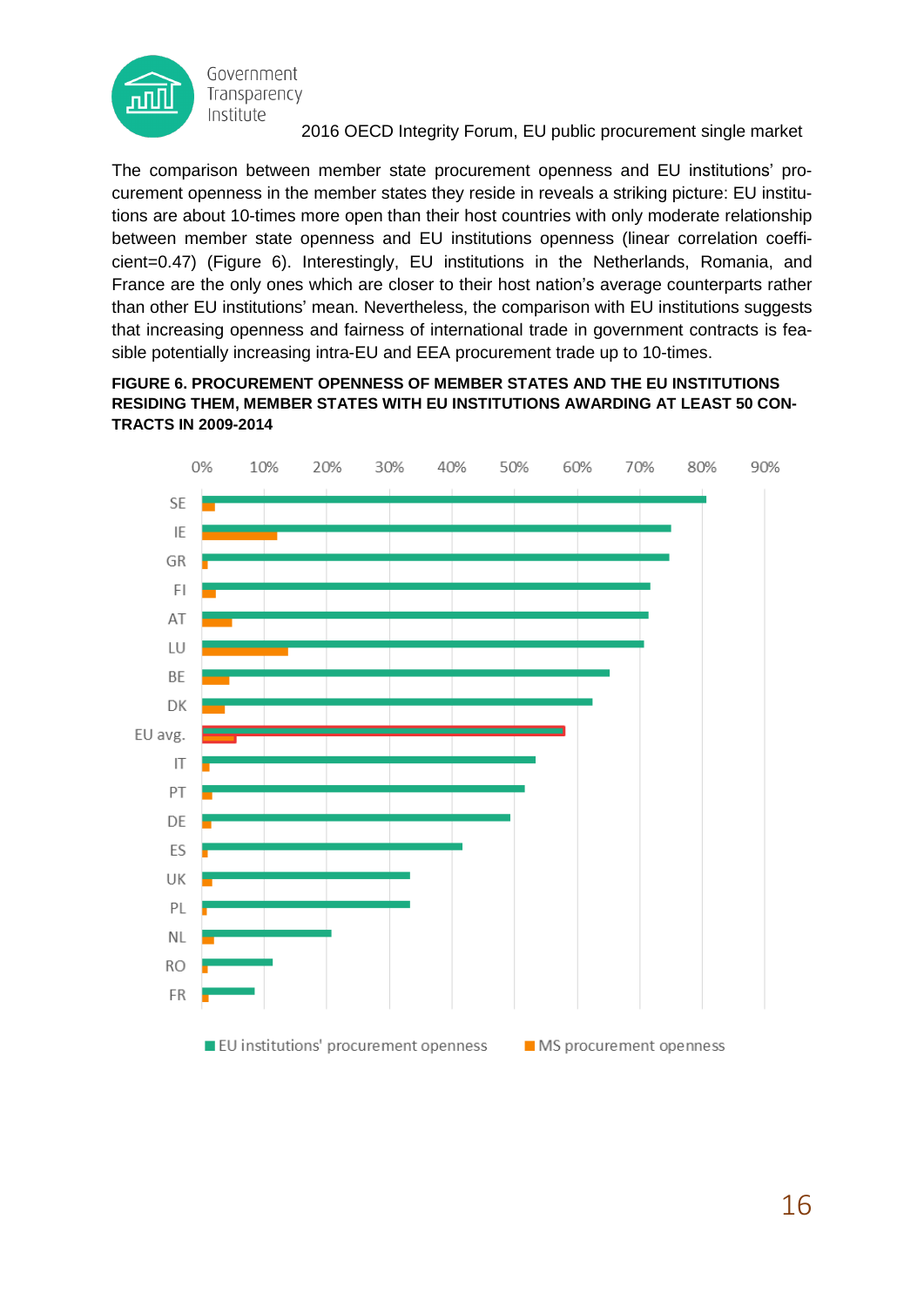

-

# **5.1 Policy recommendations**

This preliminary analysis has provided ample evidence that particularistic protectionism is substantial and persistent in high as well as low integrity countries of Europe. This seems to be true in spite of extensive regulations supporting open and fair trade pointing at the bending of universalistic rules at he implementation stage, that is when administering tenders. Hence, policy reform should tackle particularism more effectively within the existing institutional framework:

- Monitor the implementation of the Public Procurement Directives on the tender-level rather than focusing on the proofing of regulations and the institutional setup. Big Data analytical tools offer real-time intelligence on the risk of corruption and anticompetitive behaviour which can be made part of everyday policy making<sup>14</sup>.
- Improve member states' remedies systems and give greater powers to the Court of Justice of the European Union as it has been effective in striking down anticompetitive practices by member state authorities (Fazekas & Gamir, 2015).

<sup>&</sup>lt;sup>14</sup> For an overview of available tools see: <http://digiwhist.eu/resources/research-and-policy-papers/>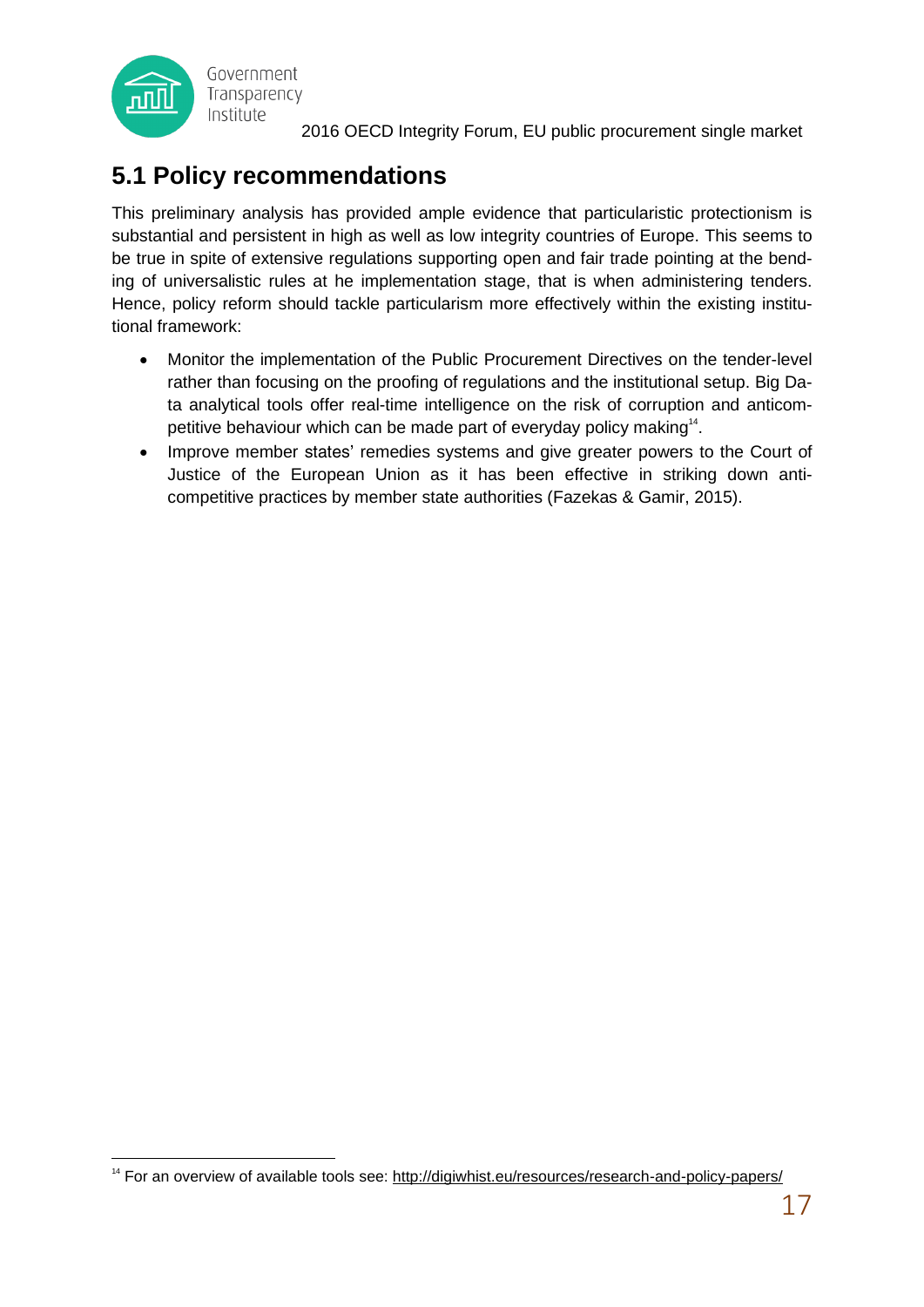

### **BIBLIOGRAPHY**

DG GROWTH. (2015). *TED Structured Dataset (2009-2014), Tenders Electronic Daily, supplement to the Official Journal of the European Union*. Brussels.

European Commission. (2014). *Public Procurement Indicators 2012*. Brussels.

European Commission. (2016). *Public Procurement Indicators 2014*. Brussels.

- Fazekas, M., & Gamir, A. F. (2015). *Implementing the EU Public Procurement Directives: Effectiveness of the European Commission and the Court of Justice of the European Union as anticorruption actors*. Berlin.
- Fazekas, M., & Kocsis, G. (2015). *Uncovering High-Level Corruption: Cross-National Corruption Proxies Using Government Contracting Data* (No. GTI-WP/2015:02). Budapest.
- Mungiu-Pippidi, A. (2015). *The Quest for Good Governance. How Societies Develop Control of Corruption*. Cambridge, UK: Cambridge University Press.
- North, D. C., Wallis, J. J., & Weingast, B. R. (2009). *Violence and Social Orders. A Conceptual Framework for Interpreting Recorded Human History*. Cambridge, UK: Cambridge University Press.
- Rothstein, B., & Teorell, J. (2008). What Is Quality of Government? A Theory of Impartial Government Institutions. *Governance*, *21*(2), 165–190.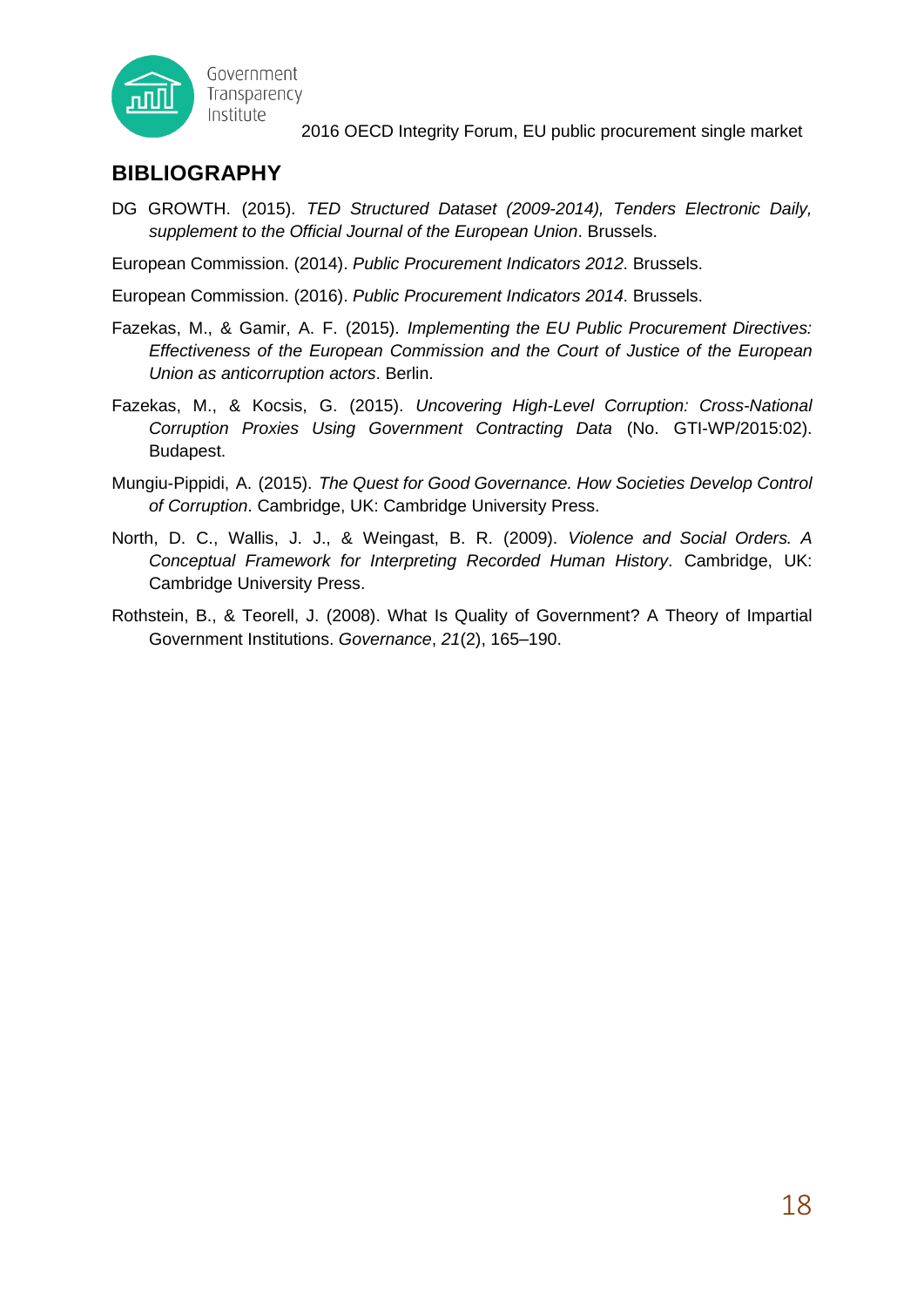

### **APPENDIX A – IDENTIFYING THE OPTIMAL CLUSTERS**

#### **TABLE 4. CALINSKI/HARABASZ PSEUDO-F MEASURE OF OPTIMAL CLUSTER NUMBERS**

| <b>Number</b><br>of clus-<br>ters | Calinski/Harabasz<br>pseudo-F |
|-----------------------------------|-------------------------------|
| $\overline{2}$                    | 6878.03                       |
| 3                                 | 12726.8                       |
| 4                                 | 8798.04                       |
| 5                                 | 7378.79                       |
| 6                                 | 6137.32                       |
| $\overline{7}$                    | 5237.16                       |
| 8                                 | 5471.67                       |
| 9                                 | 4936.79                       |
| 10                                | 4396.97                       |
| 11                                | 5199.94                       |
| 12                                | 5257.52                       |
| 13                                | 5014.21                       |
| 14                                | 4629.75                       |
| 15                                | 4309.09                       |

#### **TABLE 5. DUDA/HART MEASURES OF OPTIMAL CLUSTER NUMBERS**

|                       | Duda/Hart   |                  |  |
|-----------------------|-------------|------------------|--|
| Number of<br>clusters | Je(2)/Je(1) | pseudo T-squared |  |
| 1                     | 0.5442      | 6878.03          |  |
| $\mathcal{P}$         | 0.4066      | 11033.35         |  |
| 3                     | 0.951       | 304.37           |  |
| 4                     | 0.4847      | 690.97           |  |
| 5                     | 0.9489      | 316.74           |  |